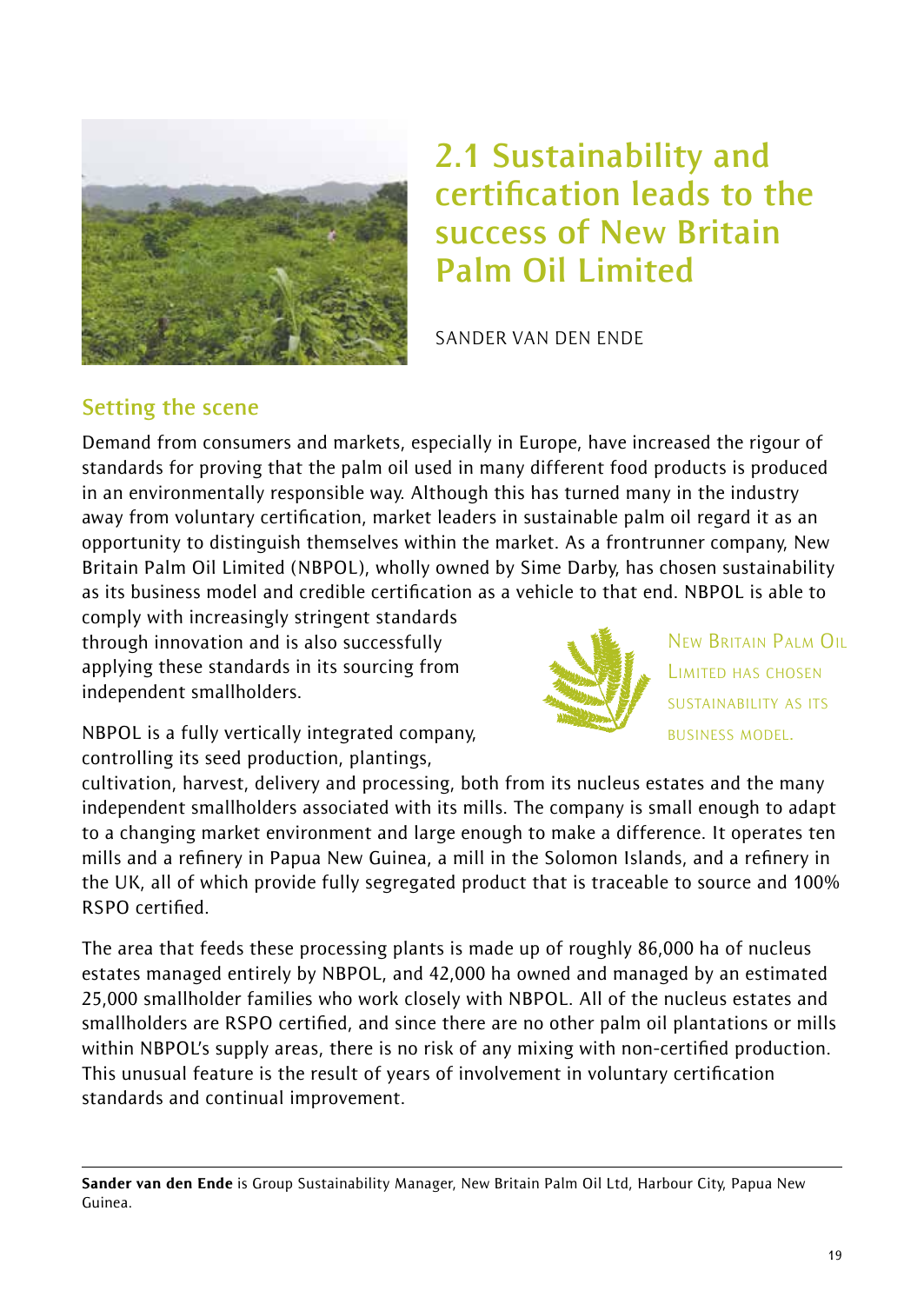NBPOL certified its core operations to RSPO standards in 2008. The company was already conducting high conservation value (HCV) assessments prior to its new developments in 2013, when it published its Forest Policy. The policy committed NBPOL to zero deforesta-



tion and set out the methodology to implement this in a credible, equitable and transparent way.

The policy resulted from many years of engagement with the Roundtable on Sustainable Palm Oil (RSPO) and other stakeholders, such as the Palm Oil Innovation Group, The Forest Trust and most recently, the Rainforest Alliance. Through these partnerships, NBPOL has continued to raise the bar, including its most recent initiative of achieving the Sustainable Agricultural Network (SAN) standard for all its estates and

smallholders. Recognizing the safeguards that these standards have put in place, as well as the development aspirations of Melanesian land-owners, NBPOL is continually improving its approach to new developments through a methodology it calls value-based responsible development. This approach employs scientific rigour to decide how and where oil palm is planted, taking into account high conservation values (HCV), high carbon stock (HCS), and socio-economic impacts, all within a fluid and unhurried process of free and prior informed consent.

The company is also now incorporating community needs assessments into an approach called the One-Hour Principle, which looks at the availability of clean drinking water, education and health care services within one hour's walk from each community it works with. The approach was developed to meet the aspirations of the land-owning communities with whom NBPOL forges partnerships. They have eagerly embraced these concepts and committed to the time and effort required to make the various assessments required for the expansion of the nucleus estate. The company acknowledges, however, that it is unreasonable to expect the independent smallholders who sell to it to conduct these assessments themselves; they do not have the resources to do so.

## **Forests, agriculture and development**

Papua New Guinea is one of the most forested countries in the world, with 71% of its total land area still covered with natural forest (Bryan and Shearman 2015). It is ranked 158 out of 188 on the UN Human Development Index. The government's central strategic planning document (Papua New Guinea Vision 2050) notes that agriculture must play a significant role in improving the economy. According to Shearman et al. 2008, the main drivers of forest change in the country have been logging (48%), subsistence agriculture (46%) and fire (4%).

Subsistence agriculture in Melanesian society has been a significant part of forming the current forest estate, and much of what is considered as deforestation and forest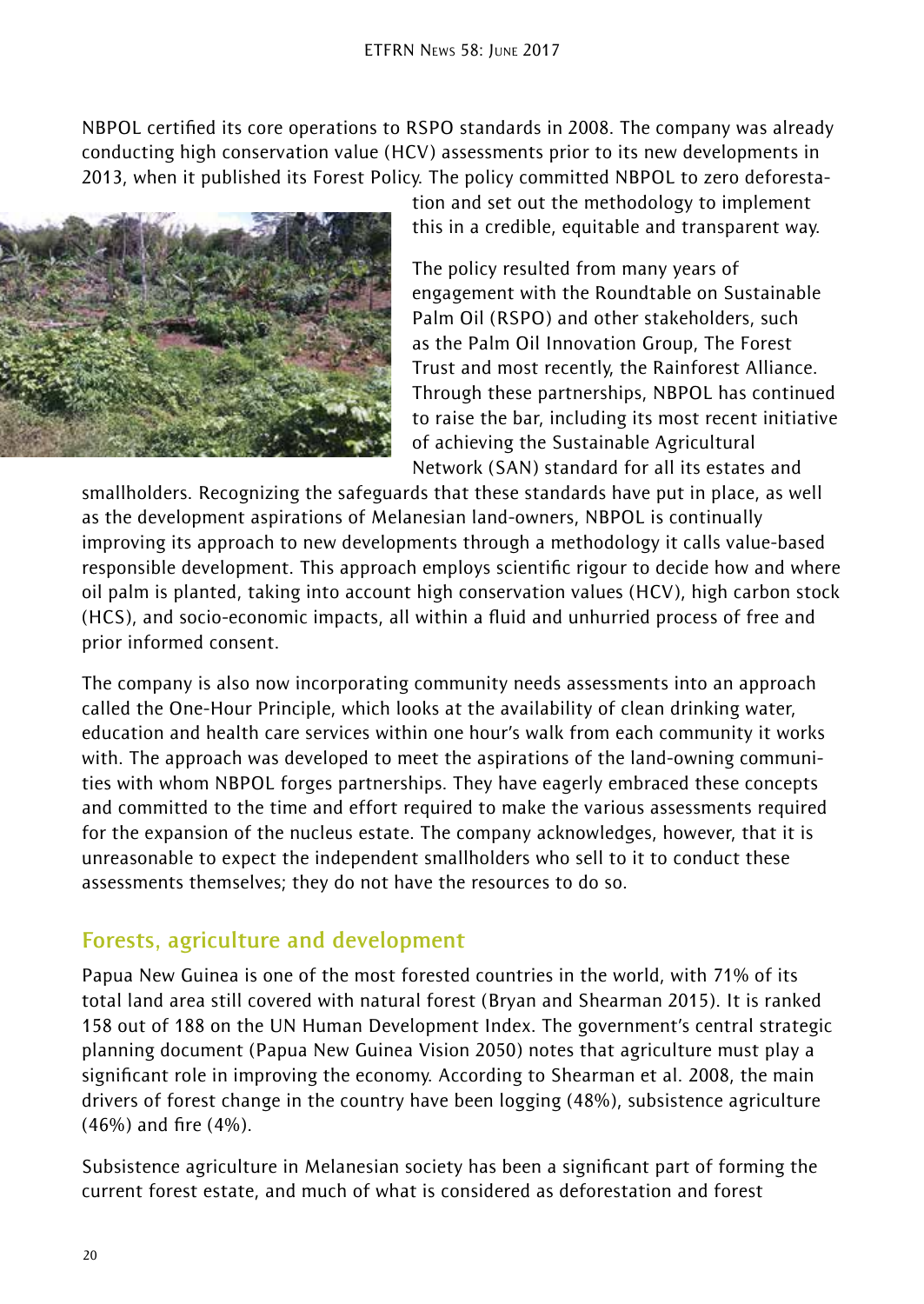degradation by slash-and-burn is traditional agriculture that incorporates fallow as an integral part of the system (Bayliss-Smith, Hviding and Whitmore 2003; Allen and Filer 2015). The average fallow period in Papua New Guinea is 15 years, and more than half of all fallow takes the form of high forest (Allen and Filer 2015). However, slash-and-burn systems can maintain a healthy forest estate only under a relatively low and constant population pressure (Allen 2015). The population of the country has increased from 3 to 7.3 million in the past three decades, and from 4 to 17 persons per square km between 1961 and 2015, with 81% now living in rural areas. People in more remote areas have tended to migrate to roadside communities for access to markets and services, and many new roads have been built as part of the expansion of exploitative industries such as logging and mining. People have continued with traditional forms of agriculture, however, and oil palm is an attractive and proven low-risk entry into the cash economy.

## **Involving smallholders**

Smallholders in Papua New Guinea are essentially independent; they own their land and decide for themselves whether they want to engage in any new activity. The relationship between smallholders and milling companies was first established in 1967 as part of a public-private partnership between Harrisons and Crosfield, the World Bank, and the Territory of Papua and New Guinea, which was then administered by Australia. This resulted in privately managed companies establishing mills and large nucleus estates, which was bolstered by a significant group of smallholder producers, and which further supported their economic development.

State land was made available to participants who wanted to become involved, smallholder families were recruited and resettled, and the government provided infrastructure and basic services, including health care and schools. The private partner provided expert technical support to assist smallholders and ensure that they were able to produce export quantities, using a pricing formula regulated by government. The spirit of the agreement was one of economic development through the establishment of a viable export commodity, technology transfer and smallholder inclusion. However, although strengthened standards are achievable for the expansion of NBPOL's own large estates, the technical requirements are too strict for independent smallholders to achieve, and NBPOL does not solicit nor organize smallholder expansion. This situation is preventing new smallholders from entering NBPOL's sustainable supply chain. These potential growers are part of an expanding population for which oil palm represents their best opportunity for much-needed economic



development and improvements to their standard of living. The land that is left "vacant" by responsible companies or smallholders without the ability to comply is still unprotected and available to a much larger industry that may have no consideration for social or environmental safeguards.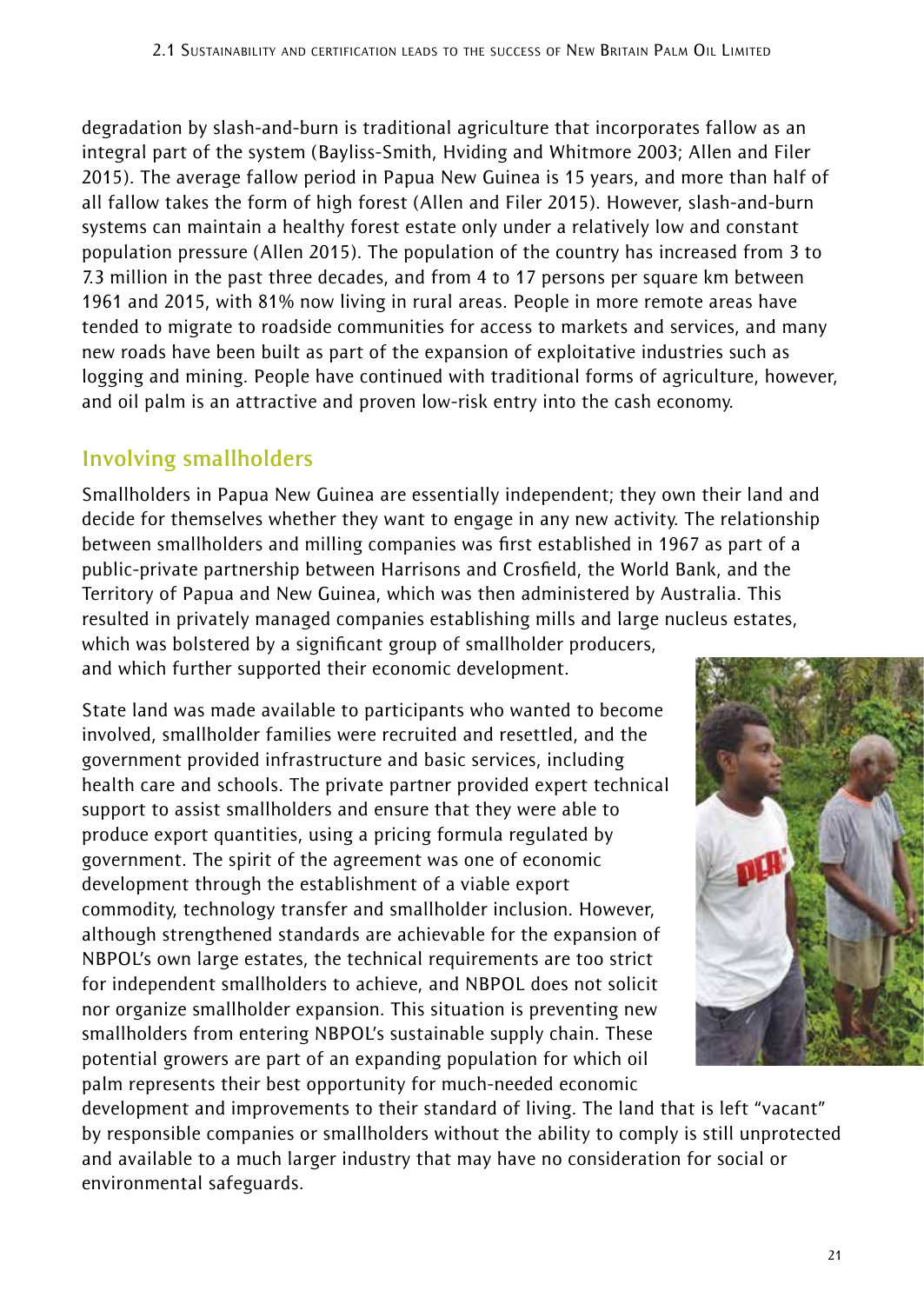## **Ensuring compliance with evolving standards**

The ability of NBPOL to keep smallholders compliant with evolving standards relies on the sharing of benefits that result from innovation in sustainable oil palm. The hybrid seedlings produced by NBPOL's breeding programme are 30% more productive than previous generations and are issued only to new growers whose proposed land is inspected and found to be compliant with company standards. Because the seedlings are more productive, growers source all seedlings from NBPOL. In addition, NBPOL's ongoing research and development programmes provide smallholders with advice on agronomy, integrated pest management and meeting sustainability standards. As suppliers to NBPOL, all smallholders are advised when to harvest, and the company provides delivery and transport of their fruit at cost. NBPOL also provides interest-free loans that allow farmers to purchase inputs such as seedlings, tools and fertilizer, and which are paid back through deductions from fruit sales. In addition, an annual RSPO Bonus is paid to all certified smallholders; this is a proportional share of the premiums received from buyers.

## **The highest hurdle**

Some of the most important compliance standards are the environmental safeguards that certification has put in place, and the critical factor is new plantings. NBPOL issues new seedlings only to suppliers who agree to new plantings that have passed the necessary spreliminary inspections. Originally, initial inspections and authorization for the release of seedlings were controlled entirely by the Oil Palm Industry Corporation, a quasigovernmental body created in 1992 with a mandate to provide extension services to smallholders.

In 2013, with support from the World Bank, a set of guidelines for new plantings were produced. They governed compliance with key RSPO criteria; namely, that no primary or high conservation value habitats were converted and that the use of free and prior informed consent was proven. The guidelines were simplified to meet the context of rural Papua New Guineans; They tend to live along former logging roads, since historically, the oil palm industry has followed logging, which took placed in the 1960s. Smallholder families typically allocate one or two ha of their land for oil palm, near their homestead so that they can easily tend it and near a public road for ease of transportation.

Although the earlier guidelines were adequate in preventing the conversion of high conservation value forests, the new certification standards require smallholders to conduct the same level of studies as large estates. This includes assessments of HCVs, HCS, social impacts, land-use changes and greenhouse gas emissions, as well as a soil suitability study. These assessments are effective in guaranteeing the sustainability and environmental and social responsibility of a specific project, but they are also impossible for rural people to undertake. NBPOL paid consultants an average of US\$13 and US\$18 per ha for recent large-scale HCS and HCV assessments, respectively. Although most smallholders could afford this for their small plots, qualified consultants  $-$  i.e., those who pass the highly regulated quality controls — cannot offer that price to individual smallholders and their individual one- to two-ha plantations.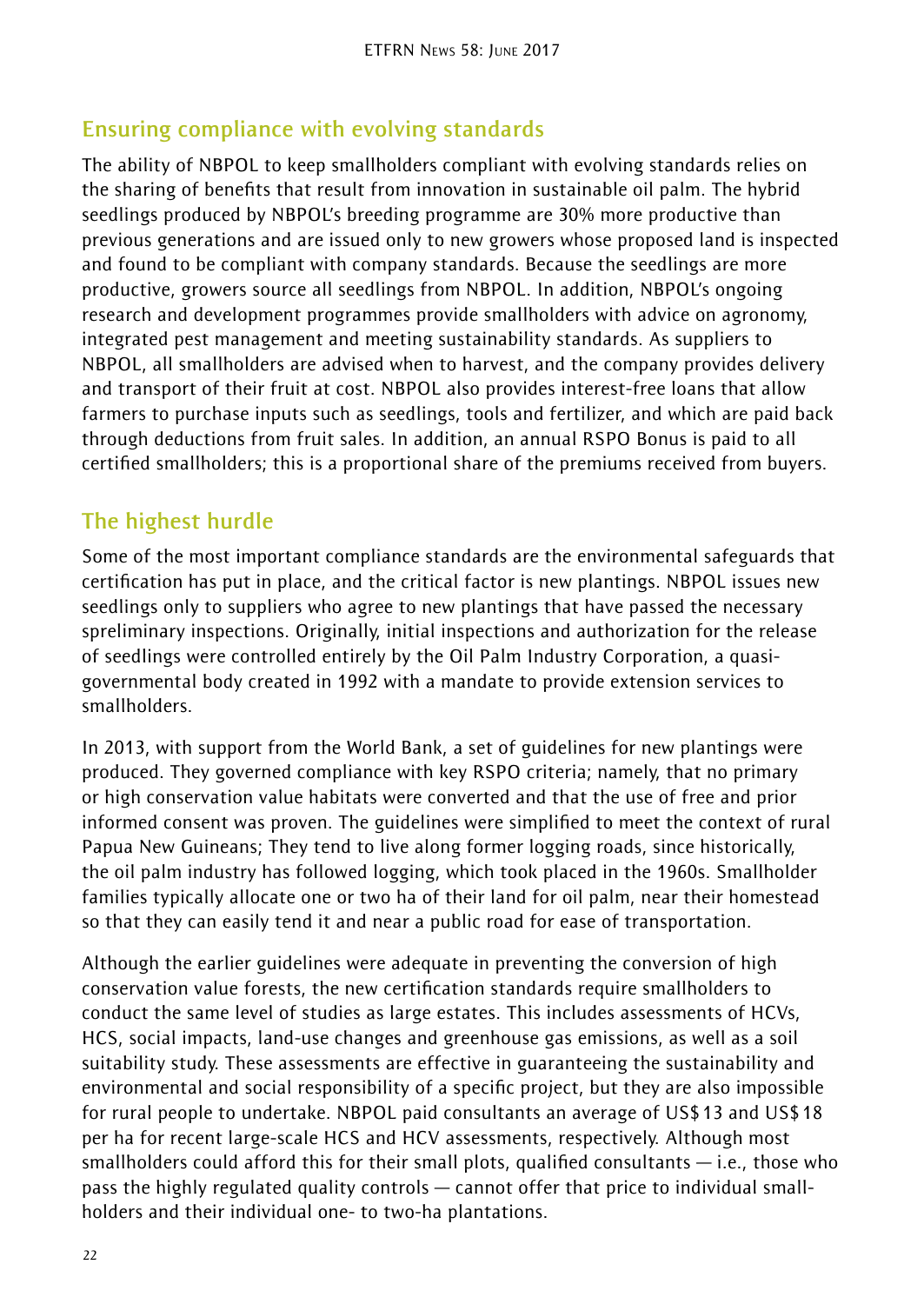The fact that RSPO now requires the same level of assessment for new smallholder developments as for large estates, has meant that there have been no new smallholder developments since January 2016. The cost and technical skills required are out of reach for associated smallholders; although NBPOL is willing to assist, this is made difficult since smallholders are essentially independent. The current expansion model will work for

NBPOL into the medium term, but it is a more difficult proposition for the development aspirations of the country as an agrarian nation, and for the smallholders who form an important part of a society that aims to make the transition into a modern economy.

NBPOL shares the RSPO premiums it receives on sales, but the additional amount that the market is willing to pay does not equal the extra costs of certification, nor the opportunity cost of putting fallow forests into less sustainable but more intensive land use. For a developing and highly forested country such as Papua



New Guinea, this raises the questions of the effectiveness of certification commitments and how to achieve national development objectives while also satisfying the increasing demands of consumers and buyers from the developed world.

## **Conclusions**

Market pressure has driven responsible industries in a direction that gives increasing priority to environmental protection over social development objectives. This has resulted in a tendency to abandon regard for human well-being and economic development. For NBPOL, the solution has been to continue with new expansion exclusively on grasslands, and to temporarily stop efforts to increase the number of smallholders it works with until tools are developed to fully assist smallholders to implement environmental safeguards. It should be considered, however, that NBPOL's sustainable land-use strategy could open the door to planters who do not consider environmental or social safeguards, inadvertently giving them a competitive advantage.

Improvements are needed in working with standard-setting organizations such as RSPO and SAN to ensure that safeguards are appropriate to the risk being addressed and are holistic in their approach. The average smallholder planting averages one to two ha, and the environmental impacts of this are far lower than those of a nucleus estate, which typically exceeds 1,000 ha. Ironically, new nucleus estates have been able to comply with the RSPO zero deforestation policy and technical procedures, while smallholders are unable to do so under current criteria and requirements. Smallholders cannot afford to pay for the needed site assessments and have specific issues with how such assessments apply to vegetation that smallholders perceive as only an intermediate phase of agriculture on their private land.